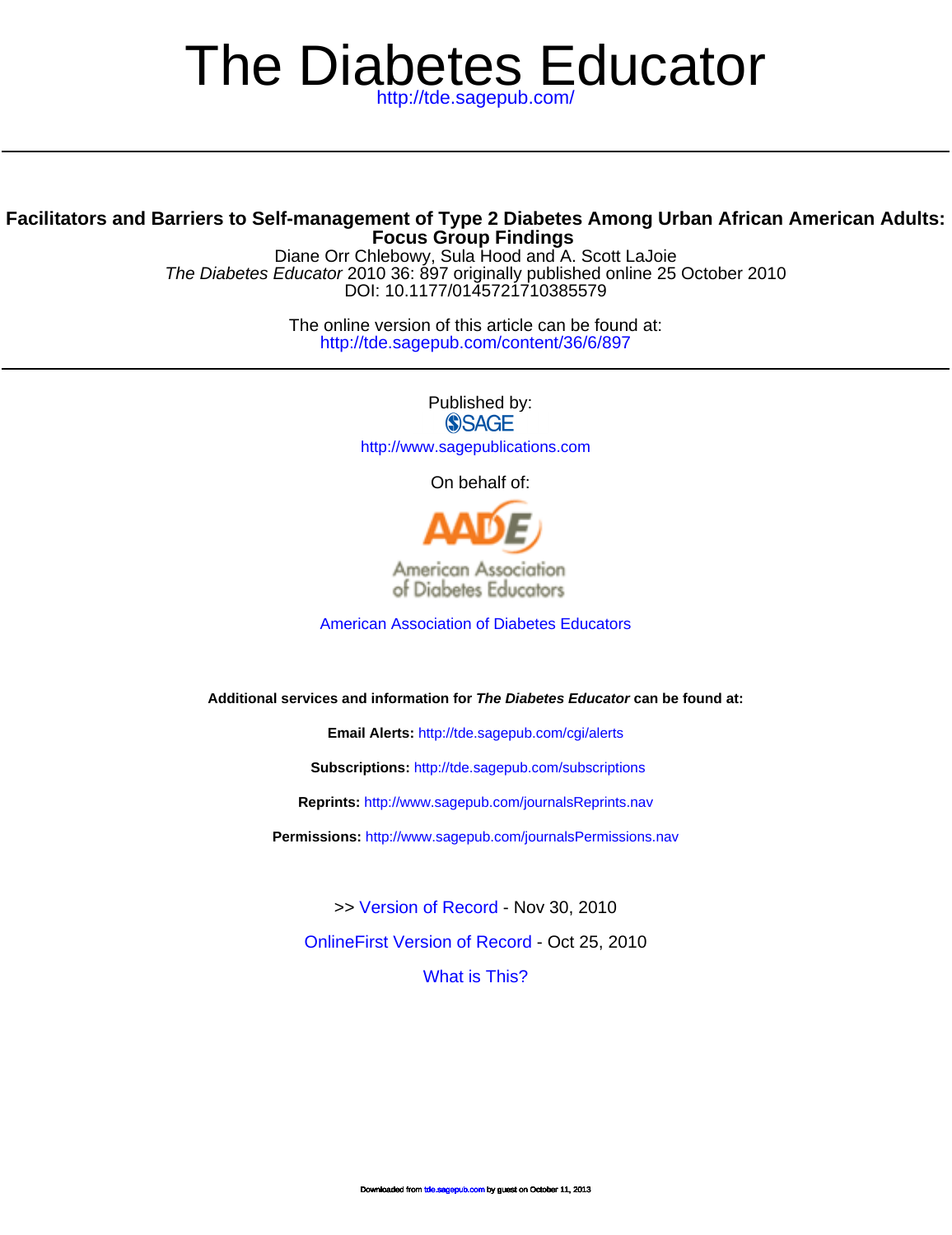# Facilitators and Barriers to Self-management of Type 2 Diabetes Among Urban African American Adults

## Focus Group Findings

## Purpose

The purpose of this study was to identify facilitators and barriers to self-management of type 2 diabetes mellitus (T2DM) among urban African American adults.

## **Methods**

Thirty-eight African American adults with T2DM were recruited from 1 of 3 health care agencies in a midsized city in the southeastern United States. Qualitative data were obtained using focus groups, wherein each participant engaged in a 60- to 90-minute audio-recorded session. Focus group data were transcribed and analyzed using Atlas ti 6® data analysis software. Demographic and medical history information was also collected.

## Results

Factors relating to external locus of control primarily facilitated adherence to T2DM self-management behaviors. Support from family, peers, and health care providers positively influenced adherence behaviors by providing cues to action, direct assistance, reinforcement, and knowledge. Internal factors were primarily described as barriers to self-management behaviors and included fears associated with glucose monitoring, lack of self-control over dietary habits, memory failure, and perceived lack of personal control over diabetes.

#### Diane Orr Chlebowy, PhD, RN

Sula Hood, MPH

A. Scott LaJoie, PhD, MSPH

From the School of Nursing (Dr Chlebowy) and the School of Public Health and Information Sciences (Ms Hood, Dr LaJoie), University of Louisville, Louisville, Kentucky.

Correspondence to Diane Orr Chlebowy, PhD, RN, University of Louisville School of Nursing, 555 South Floyd Street, Louisville, KY 40292 (dochle01@louisville.edu).

*Acknowledgments:* A special thank you to the 38 participants who shared their experiences about living with diabetes. Funding was provided by the University of Louisville, Intramural Research Incentive Grant.

DOI: 10.1177/0145721710385579

© 2010 The Author(s)

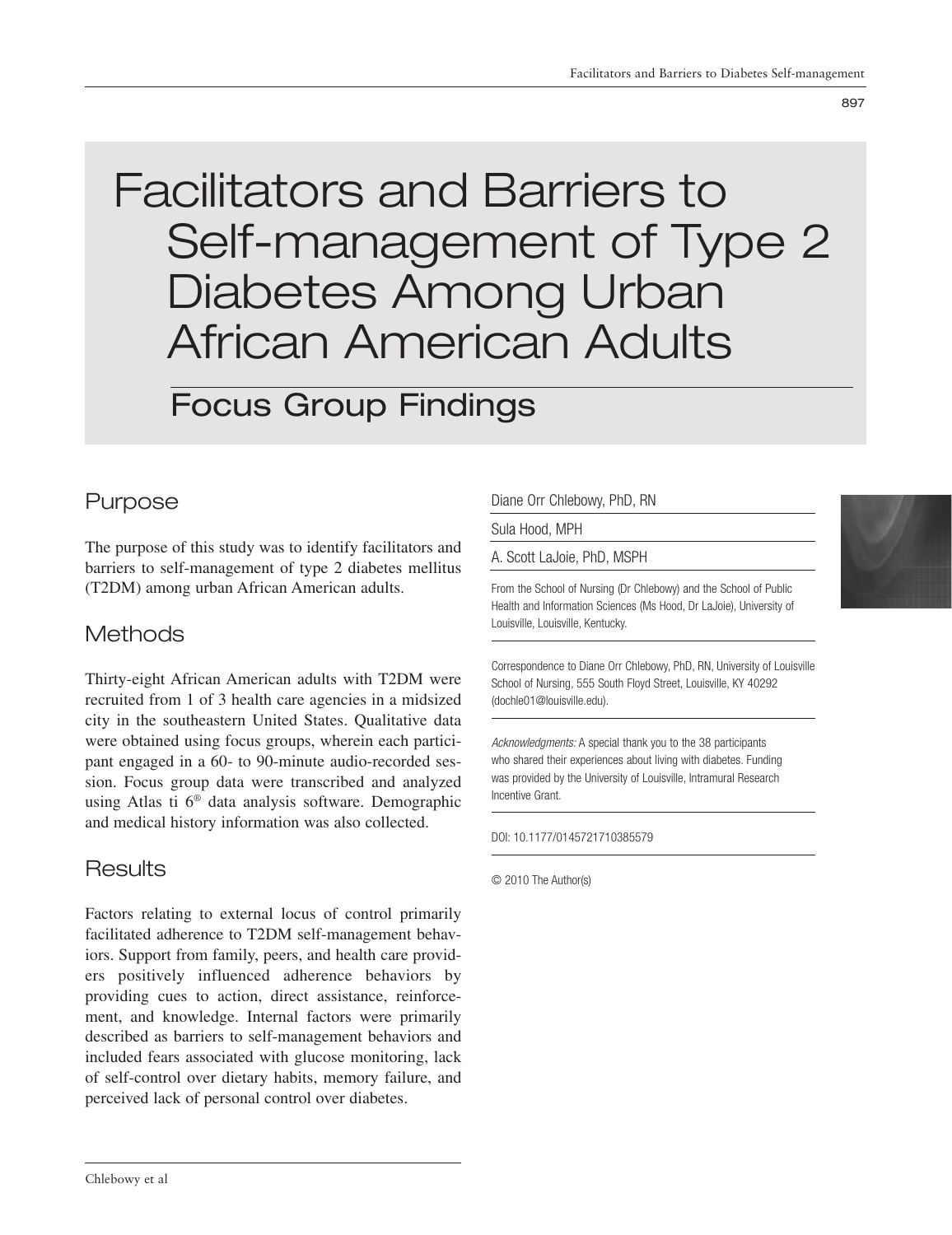## Conclusions

African Americans perceived external factors as facilitators of their T2DM management behaviors and internal factors as barriers to self-management. Further research is necessary to design and test interventions that capitalize on the external facilitators while helping African Americans to overcome perceived barriers identified in this study.

n 2007, approximately 23.6 million persons in the<br>United States (7.8% of the population) had type 1<br>diabetes mellitus or type 2 diabetes mellitus<br>(T2DM),<sup>1</sup> with 90% to 95% of the cases being<br>T2DM.<sup>2</sup> T2DM is associated wi n 2007, approximately 23.6 million persons in the United States (7.8% of the population) had type 1 diabetes mellitus or type 2 diabetes mellitus  $(T2DM)$ ,<sup>1</sup> with 90% to 95% of the cases being T2DM.<sup>2</sup> T2DM is associated with relative insulin deficit.3 African Americans are disproportionately affected by diabetes: 14.7% of all African Americans are living with diabetes, compared with 9.8% of their non-Hispanic white counterparts.<sup>4</sup> Moreover, compared with other racial groups, African Americans experience higher rates of 4 diabetes-related complications: blindness, kidney disease, amputations, and cardiovascular disease.<sup>5</sup>There is a growing concern among health care providers about the rising prevalence of diabetes-related complications among African Americans. Despite medical advances and available health care, African Americans continue to experience preventable life-threatening diabetes-related complications. There is a definite need to better understand the underlying mechanisms for this health disparity. This study examines facilitators and barriers to T2DM self-management. T2DM is a complex disease to manage, with most of

the care involving self-management. The current literature suggests that African Americans are significantly less adherent to self-management recommendations than non-Hispanic whites, possibly accounting for increased complications and mortality rates among this population.<sup>6,7</sup> Shenolikar et al<sup>6</sup> found that African Americans with T2DM had significantly lower medication adherence and significantly fewer prescription refills than non-Hispanic whites. Similarly, African Americans exhibited a lower intensity self-monitoring of blood glucose during a study's 5-year follow-up than did non-Hispanic whites.7

Several studies have found that culture influences T2DM self-management behaviors in ethnic minority

populations.8,9 In studying the beliefs and experiences of African Americans, American Indians, and Hispanic/ Latino and Hmong adults with diabetes, Devlin et al<sup>8</sup> found that study participants expressed major concerns about their loss of health, the loss of community health, and their mistrust of and lack of confidence in the medical system. African American and Hispanic/Latino participants specifically identified that belief in God was a source of strength and an important resource for diabetes management.<sup>8</sup>

Another source of variation in self-management is fatalism. Powe and Weinrich<sup>10</sup> defined fatalism as a complex psychological cycle characterized by perceptions of powerlessness, hopelessness, and despair. Egede and Bonadonna9 found that fatalism was negatively associated with self-management among African American adults with T2DM. Participants indicated that diabetes is uncontrollable, that the disease is an inevitable generational fate, and that the disease is a death sentence.<sup>9</sup>

In addition, some studies have discussed the barriers to self-management among African American adults with T2DM.<sup>11-13</sup> El-Kebbi et al<sup>11</sup> found that lack of family support, family pressure, expense of food, and lack of taste of low-fat and sugar-free foods were barriers to dietary adherence among urban African Americans with diabetes. El-Kebbi et al $<sup>11</sup>$  also found that adult participants had</sup> difficulty following the diabetes diet and analyzing food labels. In another study, African American women indicated that the unrealistic weight goals set by health care providers and the lack of provider empathy concerning their fear of diabetes complications were major barriers to their diabetes self-management.<sup>12</sup> African American women with T2DM were motivated to prevent diabetesrelated complications but felt that a lack of knowledge about the importance of screening for diabetes-related complications and the importance of foot care were major barriers to their diabetes self-management.<sup>12</sup> Lack of motivation, cultural traditions, lack of affordable and accessible restaurants and stores, and accessible recreational facilities have also been identified as barriers to adapting health behavior regimens for African Americans with diabetes.<sup>13</sup> Costs of medications and supplies, living with diabetes every day, managing other chronic conditions, complexity of diabetes management, sleeping problems due to blood glucose fluctuations, and stress were barriers identified by African American adults living in a rural community.<sup>14</sup> Chlebowy and Garvin<sup>15</sup> suggested that although African Americans experience higher rates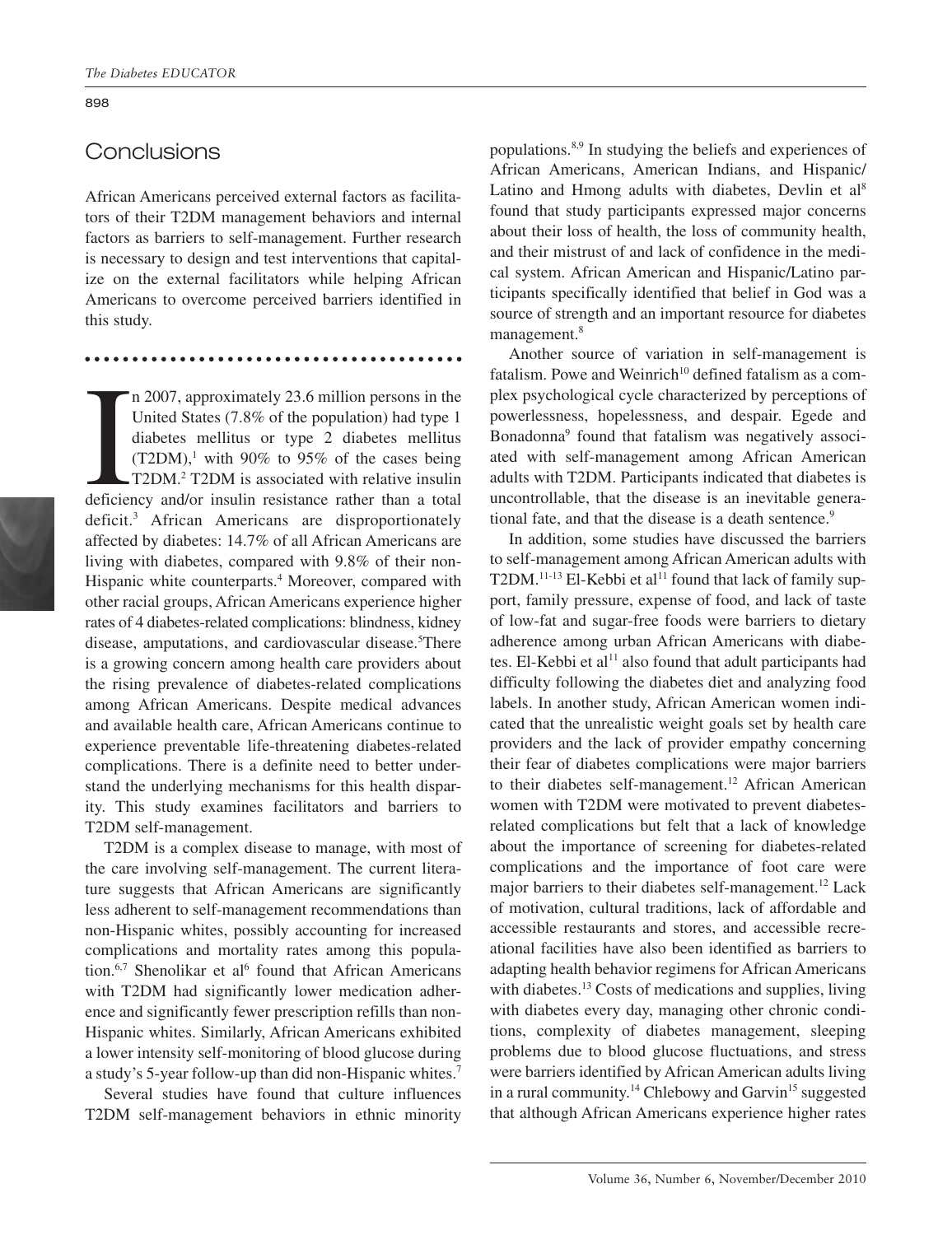of diabetes-related complications than non-Hispanic whites do, the difference may possibly be due to other factors such as financial barriers, heredity, or inadequate health care.

In determining factors to consider in planning a diabetes education program, Blanchard et  $al<sup>16</sup>$  found that African Americans identified a sense of personal powerlessness and a fear of diabetes-related complications when discussing diabetes management with their health care providers. Similarly, Anderson et al<sup>17</sup> conducted focus group research and found that urban African American adults with diabetes discussed the need to learn more about diabetes and diabetes-related complications and how to more effectively interact with health care providers. The importance of diet in African American culture and the need for support in managing diabetesrelated psychosocial issues were also identified as issues of significance to the study participants.<sup>17</sup> Similarly, knowledge, psychosocial support, and religious practices were identified as facilitators to self-management among African Americans living in a rural community.14

There are few published studies that have addressed the facilitators and barriers to self-management among African American adults with T2DM. Identifying these facilitators and barriers will yield new knowledge relevant to self-care management among this population. An understanding of these facilitators and barriers will help in the design of tailored interventions to improve the lives of African Americans living with T2DM.

Like others with T2DM, African Americans are presented with the challenges of managing health behavior regimens to prevent or minimize diabetes-related complications. Self-management regimens include (1) engaging in daily physical activity, (2) following a prescribed diet, (3) administering oral medications and/or insulin, (4) performing blood glucose monitoring, and (5) managing daily stressors and life events. Health care providers must find ways to help individuals adapt to health behavior regimens in an effort to prevent life-threatening diabetesrelated complications. Understanding the facilitators and barriers to self-management is essential in helping African Americans to adapt to these health behavior regimens.

### **Study Purpose**

The purpose of this study was to identify facilitators and barriers to self-management of T2DM among African American adults living in an urban community in the southeastern United States. In this study, a facilitator was operationally defined as any situational or personal factor identified by the study participant that assists with adhering to the diabetes health behavior regimen. A barrier was any situational or personal factor identified by the study participant that acts as an obstacle or difficulty in adhering to the diabetes health behavior regimen. The study addressed the following question: What are the facilitators and barriers to self-management among urban African American adults with T2DM?

## **Research Design and Methods Sample and Setting**

The sample consisted of 38 voluntary participants receiving care at 1 of 3 health care agencies in a midsized city in the southeastern United States. Inclusion criteria for participation were (1) 18 years of age or older, (2) African American, (3) diagnosed with T2DM, and (4) English speaking. The sample was composed of 27 women and 11 men ranging in age from 44 to 87 years, with a mean age of 66 years (SD, 11.93). Thirty-three percent of participants were widowed, and 20% were married. The sample was educated, with 82% having a high school education or above, although 18% had some high school education or less. Most participants (89%) reported having insurance coverage. The duration of T2DM among participants ranged from less than 1 year to more than 25 years, with a mean of 10 years (SD, 7.91). Most participants (89%) reported taking medications for diabetes management, with 40% taking oral agents only, 20% taking insulin only, and 29% taking oral agents and insulin.

#### **Instrumentation**

A mixed method approach was used in this study. Quantitative data were obtained using a 10-item survey to obtain demographic and medical history information. Demographic data collected included information such as sex, age, marital status, educational background, monthly income, and type of health insurance. Medical history data included information such as duration of T2DM, pharmacologic management of diabetes, and history of other chronic illnesses.

In obtaining qualitative, descriptive data, focus group sessions were employed to identify facilitators and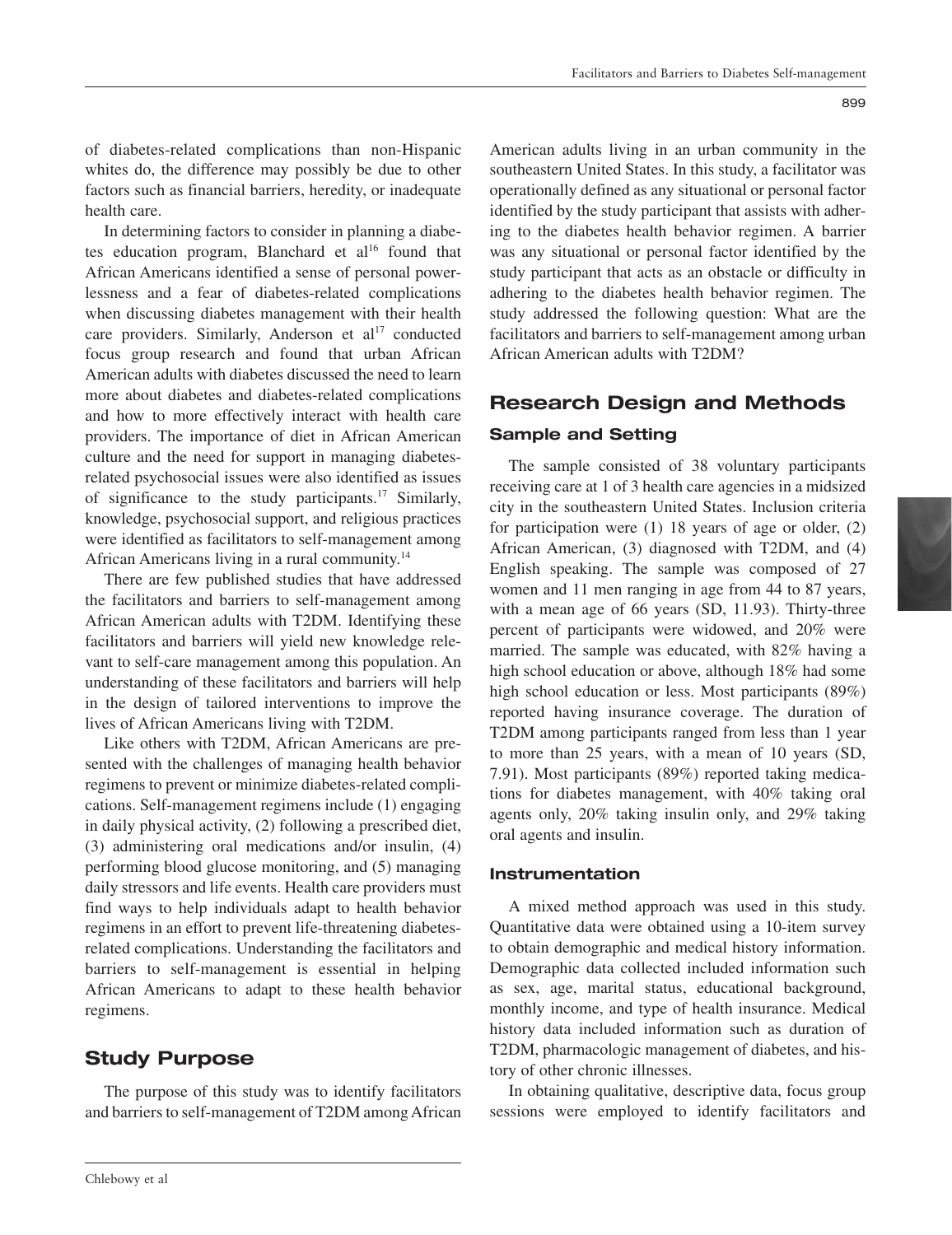#### Table 1

#### Focus Group Session Questions

Briefly introduce yourself. Tell us a little bit about your diabetes, eg, how long you've had it and how it is treated. Does anyone regularly help you with your diabetes management? If so, explain the role of this person in helping you manage your diabetes. What has been most helpful to you in managing your diabetes? What has been most difficult for you in managing your diabetes? What parts of your diabetes management have been the easiest for you? Tell us why. What parts of your diabetes management have been most difficult for you? Tell us why. Can you remember a specific time when it was difficult for you to manage your diabetes? What made this situation so difficult? If you could go back to the day you were diagnosed with type 2 diabetes, would you now do anything different in managing your diabetes?

barriers to self-management of T2DM among participants. The focus group research design provided the opportunity for the researchers to examine the points of view of participants as they shared their concerns and opinions.18 Focus group interviews provide rich in-depth information that can help researchers clarify the multiple dimensions of complex phenomena.<sup>19</sup>

#### **Procedure**

After receiving approval from the Institutional Review Board at the University of Louisville, study personnel recruited potential participants by asking them if they had T2DM.

Through face-to-face contact, study personnel explained the study and its voluntary nature, as well as the responsibilities of the study participants. Informed consent was obtained from all participants. The study personnel read the consent form and demographic survey to the study participant if the participant was unable to adequately read English. The study personnel were not the participants' health care providers; therefore, there was no potential for coercion, although each participant was compensated with a \$25 gift card to a local retailer upon completion of involvement in the study.

Questions specific to identifying the facilitators and barriers to self-management of T2DM were asked during the focus group discussions by an experienced focus group facilitator (see Table 1). Each of the 7 focus groups was composed of between 3 and 6 participants. Three focus groups were conducted with male participants, and 4 focus groups were conducted with female participants. Each focus group lasted between 60 and 90 minutes and was facilitated by the principal investigator. All discussions were audio recorded, and a trained observer was present at each of the focus group discussions. The observer took detailed written field notes during the focus group sessions, noting characteristics such as participants' body posturing, tone of language, and facial expressions. Trained study personnel listened to each audio-recorded focus group discussion and transcribed each discussion into text format. Participant confidentiality was ensured with the assignment of unique identifier codes in place of names.

#### **Data Analysis**

Quantitative data collected in this study from the demographic survey were analyzed using SPSS (version 17.0, Chicago, Illinois)<sup>20</sup> software. Data were analyzed using descriptive statistics and reported as means  $(\pm SD)$ for continuous variables and proportion and frequency for categorical variables. Chi-square analyses were performed on categorical data, and *t* tests were used to analyze continuous data.

For the qualitative analyses, content analysis was used to assign codes to passages in the transcribed text.<sup>21</sup> The text was uploaded into qualitative data analysis software (Atlas  $Ti^{\circ}$ , version 6, Berlin, Germany),<sup>22</sup> and codes were assigned to each text passage using open coding. The codes *barrier, adherence*, and *medication* were simultaneously entered in a search to locate quotes that described barriers to medication adherence. The *barrier* and *adherence* codes were also simultaneously entered in separate searches with the *diet/nutrition* and *physical activity* codes to assess perceived barriers to nutrition and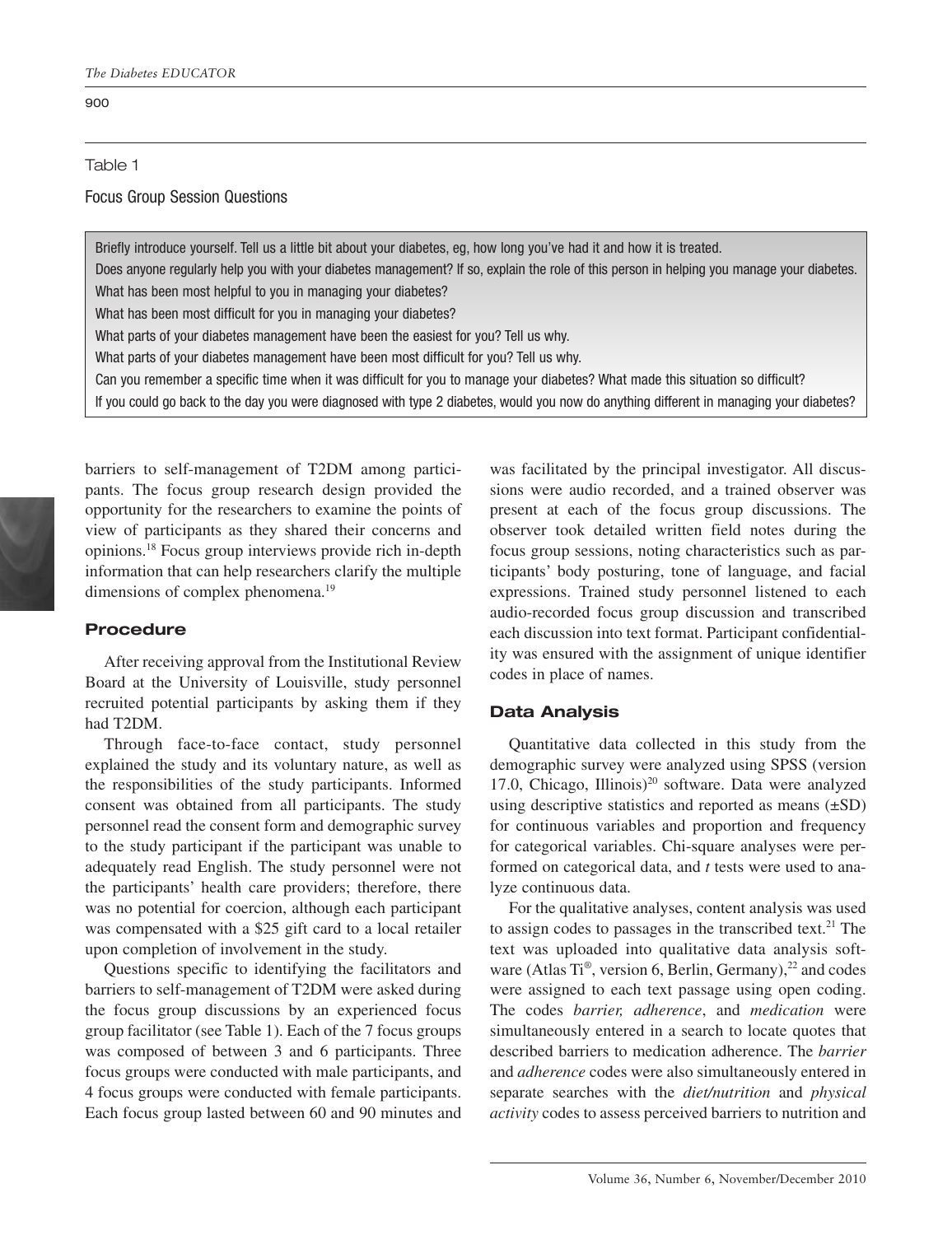physical activity recommendations. Similarly, the *facilitator* and *adherence* codes were simultaneously entered in separate searches with *medication, diet/nutrition*, and *physical activity* to locate text that discussed facilitators to adherence to medication, diet, and physical activity recommendations. Variables identified as barriers and facilitators to adherence were then categorized as being *internal factors* or *external factors*.<sup>23</sup> Deci and Ryan<sup>23</sup> called these autonomous factors (vs controlled factors), indicating the degree to which participants perceived to have volitional control over the variable. Internal factors were perceived as being under the control of the individual, while external factors were controlled by sources other than the individual (eg, social or environmental influences).<sup>23</sup>

### **Results**

Participants' perceived control was found to be associated with their adherence to T2DM self-management behaviors. External factors primarily were seen by participants as facilitators to T2DM adherence behaviors in African Americans (see Figure 1). Specifically, support from family, peers, and health care providers influenced adherence behaviors by providing cues to action, direct assistance, reinforcement, and knowledge. In contrast, internal factors were primarily described as barriers to adherence (see Figure 2). These variables included participants' fears associated with glucose monitoring, lack of control over dietary habits, memory failure, and perceived lack of control over diabetes. Knowledge was described as being influenced both by internal and external factors.

Participants in this study described health care providers as being an information source, thereby increasing knowledge but not reinforcement or encouragement. Participants indicated that their diabetes peers were a major source of reinforcement for self-management behaviors.

#### **Perceived Facilitators**

*Family support.* Participants' statements indicated that family support was a critical aspect of their T2DM self-management. In particular, participants discussed receiving support from female family members. Family support primarily served as a facilitator to medication self-management. Participants often discussed how family members provided direct assistance in administering medications, as well as providing cues to action to prompt participants to take their medications.



**Figure 1.** Facilitators to self-management.



**Figure 2.** Barriers to self-management.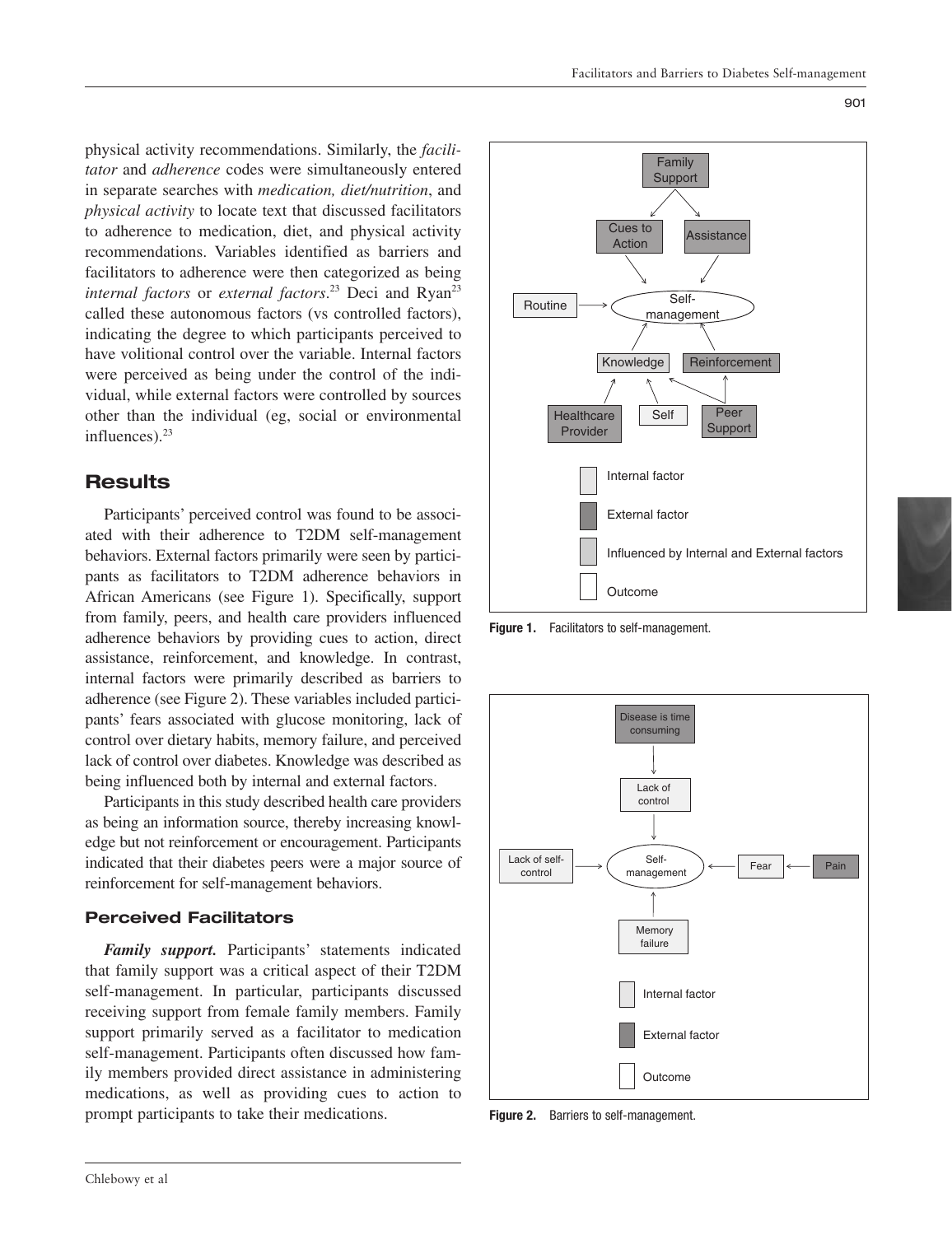Male: My wife . . . she gives me my shots in my stomach and helps me to take my medicine.

Female: My daughter she helps me . . . she's got my watch going off at different hours telling me when to take this medicine so, she's got me set up right to take the medicine.

*Routine.* The presence of a daily routine or schedule was also identified as a facilitator to T2DM. Routines were primarily described as being a facilitator to glucose monitoring. Having a daily schedule promoted regular glucose monitoring among the participants and allowed them to be more aware of their glucose levels throughout the day.

Male: I wouldn't say it's easy but it has gotten routine. First thing I do when I wake up in the morning is taking my blood sugar. It's just routine, [but] it's not easy.

Female: I check my diabetes every day. I make sure with the grace of God so I check it every day 2 or 3 times.

*Knowledge.* Participants reported that they gained knowledge about diabetes self-management through selfinformation seeking, health care providers, and their diabetes peers. Participants emphasized the importance of having general knowledge about T2DM as well as knowing how to manage the disease. Knowledge was associated with participants' perceived self-efficacy to manage their T2DM. Increased knowledge corresponded to better disease management.

Male: Once you begin to gain knowledge of what you are dealing with it makes it a little bit easier.

Female: You try to deal with it but you deal with it [within] reason because nobody is perfect. You try to do the best that you can and when you know better you do better.

*Peer support.* Peer support was a common theme among the focus group participants. Participants described peer support groups as an opportunity to share information and gain knowledge. In addition, participants expressed a desire for the presence of peer support groups to assist them in coping with diabetes.

Male: But a person just being diagnosed with the disease . . . it's like you don't have nowhere to go but to the family doctor, and he can only do so much. If I could go back that far, I'd investigate and see if there was support groups for diabetics.

Female: I think a buddy system is very good. . . . I have very important people that I call and talk to every day, a daily thing, and I'm finding out that more people are diabetic.

Peer support was also described as a reinforcement of recommended self-management behaviors, such as regularly engaging in physical activity. Participants indicated it was difficult to engage in physical activity alone and that going to the gym with a group made the task easier.

Male: It's hard to exercise by yourself. My basement looks like a gym; I don't exercise down there. I had to get with a group that's going to the gym and working out. . . . Somebody to encourage one another, that's what been beneficial to me.

#### **Perceived Barriers**

*Time consumption.* Participants expressed concern about being overwhelmed by the time-consuming nature of T2DM. They stated that the time consumed by T2DM management was often frustrating. This may have contributed to their inabilities to effectively self-manage their T2DM. Participants indicated that it was difficult to maintain daily or leisure activities and regularly practice T2DM self-management behaviors. Participants also indicated that the amount of time needed to manage T2DM caused the disease to control their entire day.

Male: You really have to change your lifestyle and some things that you love to do or like to do, uh, you just can't do it anymore. If you like to go to Churchill Downs when they are here, or if you like to go to church or Bible study some times, there's just not enough hours it seems, to have diabetes and stick yourself and take your medications the way you are supposed to, and do it all.

Female: But I'm gonna tell ya for about every 15 minutes out of the hour your diabetes has your time. . . . At least. . . . Every 15 if not more. It's the time for you to take your medicine, it's the time for you to eat, whether you want to or not . . . you don't have to be hungry, but if you take certain medications they'll make you sick as hell if you don't eat. So I'm still saying at least 15 minutes out of every hour I have to do something for my diabetes.

*Lack of self-control.* Lack of self-control was identified as a barrier to T2DM self-management. Participants specifically noted that it was difficult to follow T2DM dietary recommendations when food was present in a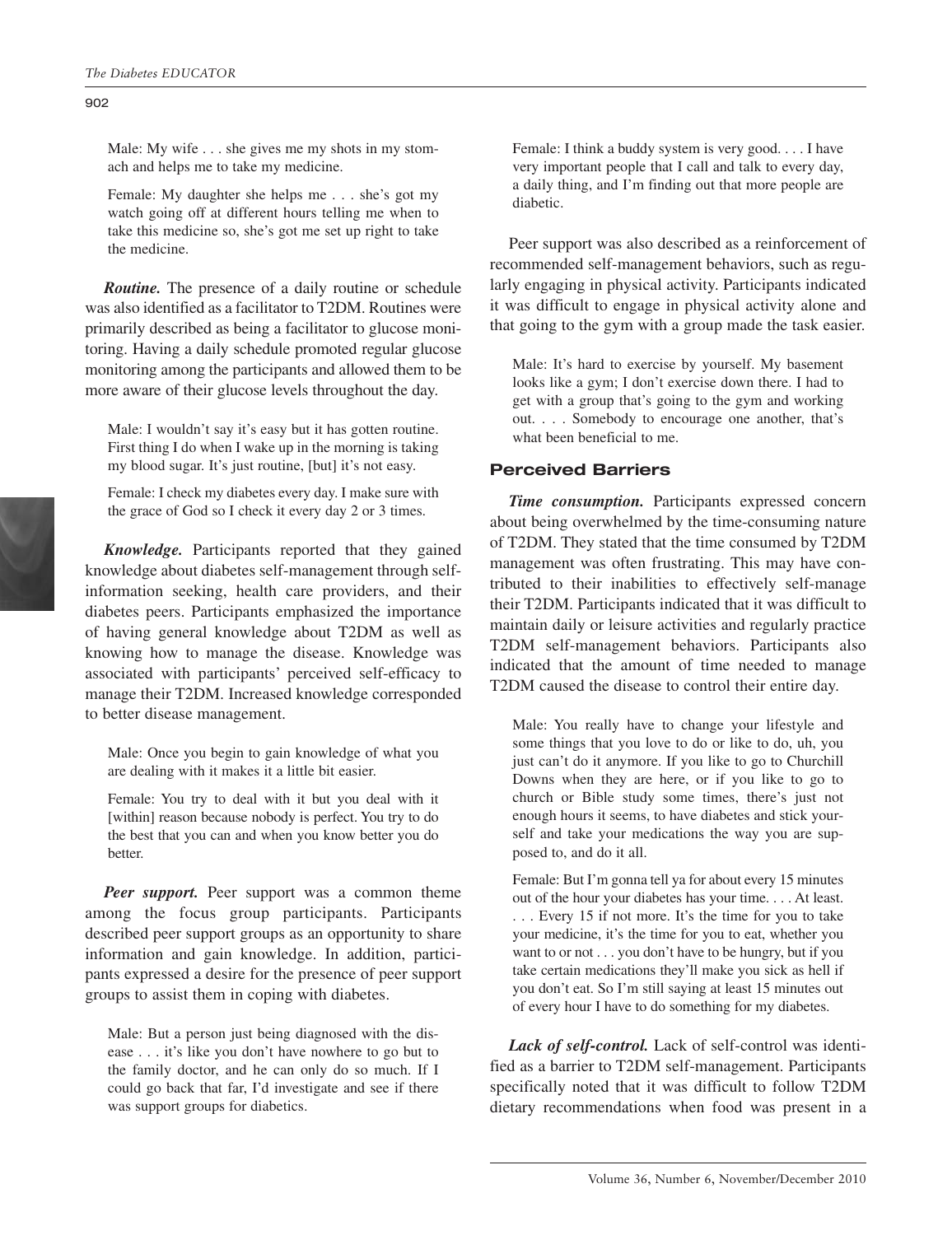social context, such as holiday celebrations or family gatherings.

Female: Sometimes you can make your own self sick, you know you ain't supposed to have that mess and you eat it anyways . . . especially holidays.

Male: Staying away from the foods that I love, staying away from that fried food. . . . Yes that's what hurt me so bad. I go over to my baby sister's and they have so much food. They have everything you want.

*Pain.* The pain associated with blood glucose monitoring was described as a barrier to self-management. Participants indicated that they monitored infrequently to avoid sore fingers. Several participants reported that they tested their glucose levels only when they experienced symptoms of their T2DM, such as dizziness and shakiness.

Male: I hate to prick my finger . . . I think that's why I don't test my blood sugar like I should and I know that but it's because of the pain.

Female: I'm a big sissy about pricking my finger . . . I still don't stick myself.

*Memory failure.* Several participants expressed that they sometimes failed to take their medicine or test their glucose levels regularly because they were forgetful. Participants also indicated that they forgot to eat regularly and would not remember until experiencing T2DM symptoms. Participants' lack of memory was commonly associated with the difficulty of remembering to manage their diabetes in the midst of other daily activities.

Male: I think one of the difficulties is when you first start using your pills. . . . I forgot to take my pills. I got the morning, I just couldn't get the afternoon together cause I'm not always in a place to do it.

Female: Believe it or not I forget that I'm a diabetic, you know I forget to eat. I look at the clock my watch and go, oh my God, it's 2 o'clock and I ate a egg for breakfast . . . you know I'm still not real comfortably aware of the condition until I feel bad.

## **Discussion**

Managing diabetes is time-consuming and burdensome for all persons. However, for many African Americans with T2DM, the burden is too great and their disease is poorly managed. The consequences of poor management include a disproportionate number of African Americans suffering diabetes-related complications, including kidney disease, amputations, and cardiovascular disease. In this study, African American men and women discussed the factors that helped or limited their ability to self-manage T2DM.

The self-management of T2DM requires regular monitoring of blood glucose levels; participants in this study found it difficult to establish a routine schedule for doing so. Those who were successful mainly identified external prompting, either by peers and family or mechanical devices such as programmable watches, to remind them to adhere to monitoring. Yet even when monitoring was remembered, some participants stated that pain and/or fear of pain associated with glucose monitoring led them to not performing this necessary behavior.

Some participants found behavioral modifications difficult to make alone. One participant indicated that having his spouse perform the insulin injection made it much easier for him. Other participants expressed similar dislike of self-administering insulin injections. In addition, exercise was commonly mentioned by participants as being best done with a group or peer. At meal time, especially during special events, some stated a lack of personal willpower to skip the types of foods not allowed on their diets. The presence of a peer or family member who encouraged healthy eating motivated some respondents to adhere to their dietary regimens. This study's finding that social support is a critical influence of T2DM selfmanagement is consistent with previous studies.<sup>24-29</sup> Positive social support was associated with increased adherence to blood glucose monitoring, diet, and physical activity recommendations among African American adults with T2DM.24 Lack of social support and social networks can negatively influence recommended selfcare behaviors.

Considered in the aggregate, the responses of the 38 participants were not surprising. Many people, irrespective of age, race, or gender, have difficulty making the necessary behavioral modifications to effectively manage T2DM. What emerged in this study was that participants felt unable, or lacked the personal or internal control, to overcome the barriers to adhere to self-management protocols. For instance, participants expressed feeling overwhelmed by the amount of time needed to manage T2DM. They avoided inflicting pain upon themselves and felt apprehension at the thought of the pain. And without reminders, they found it difficult to remember the complex schedule of taking diabetes medications and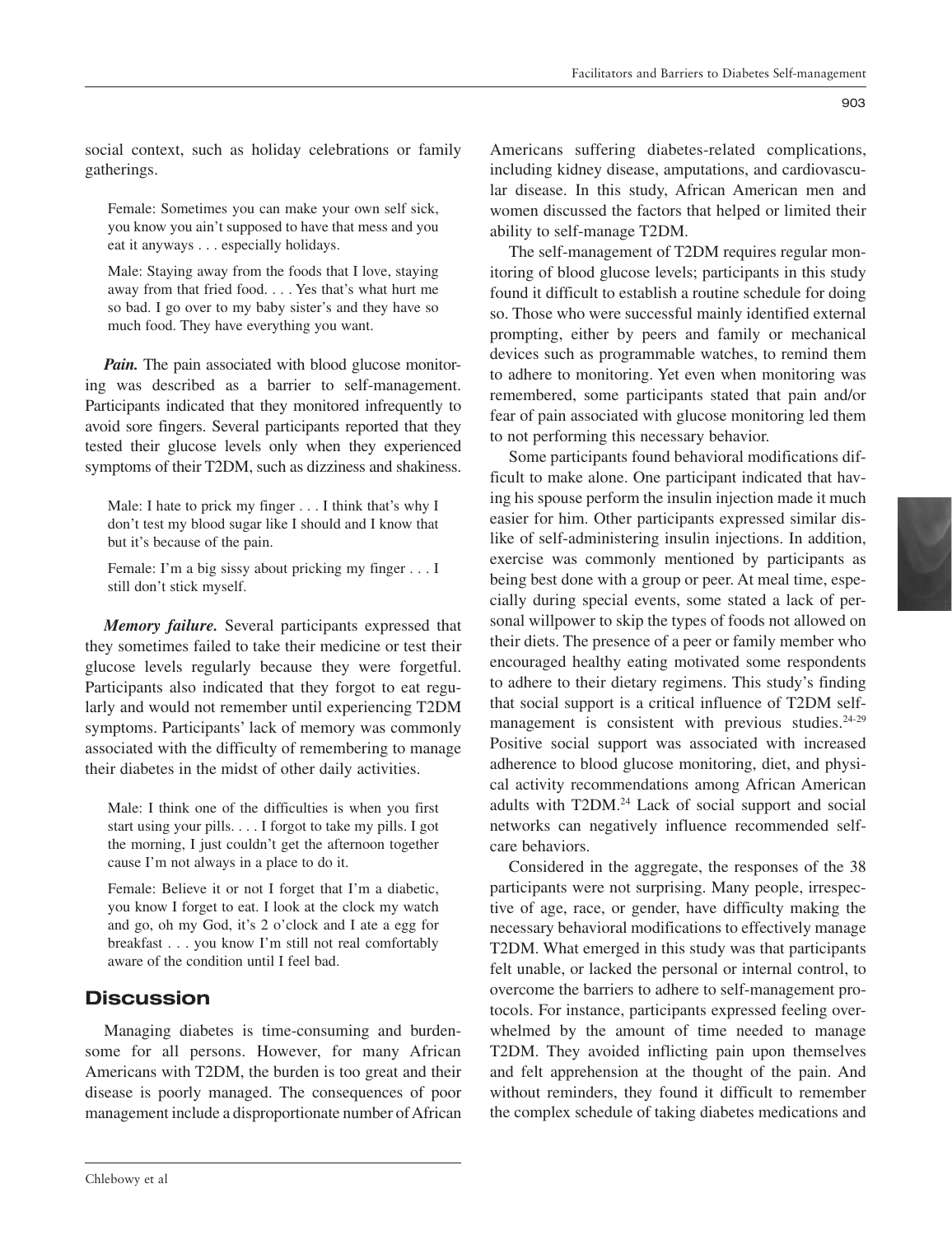performing blood glucose monitoring. In previous studies,30,31 perceived control has also been associated with adherence to diabetes self-care behaviors; women who had a strong sense of control had better metabolic control than women who expressed a negative sense of control. $31$ 

For some participants, external factors did help with T2DM self-management. These factors included peer and family support for diet and exercise and mechanical aids such as programmable watches for keeping a schedule. Those who had external help reported less anxiety and feeling more in control of their self-management.

Information and knowledge were related to both internal and external factors. The participants' health care providers were seen as sources of information; however, the advice and input from diabetes peers was equally valued. Participants with information-seeking skills found the ability to gather information as empowering. For those without, the locus of control over their knowledge was external. Similar to previous findings, $12,14$  participants stated the presence of knowledgeable and trusted peers, family members, and health care providers as helpful for managing their T2DM. Absence of these supporters made it more difficult. Among this sample of African Americans, knowledgeable and trusted sources of information were said to be insufficient.

#### **Implications**

This study showed that African American adults with T2DM perceive many of the barriers to self-management to be outside of their personal control. Interventions should be tailored to offer these persons the necessary skills to ask for peer support, to seek out relevant knowledge and external support, and establish routine monitoring schedules. Interventions should include not only the person with T2DM but also the person's self-identified social support network. This social network should be educated about diabetes self-management and given the necessary tools to assist the person with T2DM to manage the complex, uncomfortable, and time-consuming regimens. Examples of these tools include information and resources needed to help the individual with T2DM self-manage glucose levels and medications, adhere to dietary and physical activity recommendations, and cope with the daily stressors associated with having a chronic disease. An educated member of the social network can help the individual with T2DM best manage the disease and overcome diabetes-related barriers as they arise.

#### **References**

- 1. American Diabetes Association. Diabetes statistics. http://www .diabetes.org/diabetes-basics/diabetes-statistics. Accessed December 27, 2009.
- 2. National Institute of Diabetes, Digestive, and Kidney Diseases. National diabetes statistics 2007. http://www.diabetes.niddk.nih. gov/dm/pubs/statistics/index.htm. Accessed December 30, 2009.
- 3. Chlebowy DO, Wagner KD. Altered glucose metabolism. In: Wagner KD, Johnson K, eds. *High Acuity Nursing*. 4th ed. Upper Saddle River, NJ: Prentice Hall; 2005:627-628.
- 4. National Diabetes Information Clearinghouse. *National Diabetes Statistics*. Bethesda, MD: US Department of Health and Human Services, National Institutes of Health; 2007.
- 5. American Diabetes Association. African Americans and complications. http://www.diabetes.org/living-with-diabetes/complications/ african-americans-and-complications.html. Accessed December 29, 2009.
- 6. Shenolikar RA, Balkrishnan R, Camacho FT, Whitmire JT, Anderson RT. Race and medication adherence in Medicaid enrollees with type-2 diabetes. *J Natl Med Assoc*. 2006;98(7): 1071-1077.
- 7. Trinacty CM, Adams AS, Soumerai SB, et al. Racial differences in long-term self-monitoring practice among newly drug-treated diabetes patients in an HMO. *J Gen Intern Med*. 2007;22(11): 1506-1513.
- 8. Devlin H, Roberts M, Okaya A, Xiong YM. Our lives were healthier before: focus groups with African American, American Indian, Hispanic/Latino, and Hmong people with diabetes. *Health Promot Pract*. 2006;7(1):47-55.
- 9. Egede LE, Bonadonna RJ. Diabetes self-management in African Americans: an exploration of the role of fatalism. *Diabetes Educ*. 2003;29(1):105-115.
- 10. Powe BD, Weinrich S. An intervention to decrease cancer fatalism among rural elders. *Oncol Nurs Forum*. 1999;26(3):583-588.
- 11. El-Kebbi IM, Bacha GA, Ziemer DC, et al. Diabetes in urban African Americans: use of discussion groups to identify barriers to dietary therapy among low-income individuals with non-insulin dependent diabetes mellitus. *Diabetes Educ*. 1996;22(5):488-492.
- 12. Maillet NA, Melkus GD, Spollett G. Using focus groups to characterize the health beliefs and practices of Black women with non-insulin-dependent diabetes. *Diabetes Educ*. 1996;22(1):39-46.
- 13. Kieffer EC, Odeoms-Young SK, Guzman AM, et al. Reducing disparities in diabetes among African American and Latino residents of Detroit: the essential role of community planning focus groups. *Ethn Dis*. 2004;14(3 suppl 1):S27-S37.
- 14. Utz SW, Steeves RH, Wenzel J, et al. Working hard with it: selfmanagement of type 2 diabetes by rural African Americans. *Fam Community Health*. 2006;29(3):195-205.
- 15. Chlebowy DO, Garvin BJ. Social support, self-efficacy, and outcome expectations: impact on self-care behaviors and glycemic control in Caucasian and African American adults with type 2 diabetes. *Diabetes Educ*. 2006;32(50):777-786.
- 16. Blanchard MA, Rose LE, Taylor J, McEntee MA, Latchaw LL. Using a focus group to design a diabetes education program for an African American population. *Diabetes Educ*. 1999;25(6):917-924.
- 17. Anderson RM, Barr PA, Edwards GJ, et al. Using focus groups to identify psychosocial issues of urban black individuals with diabetes. *Diabetes Educ*. 1996;22(1):28-33.